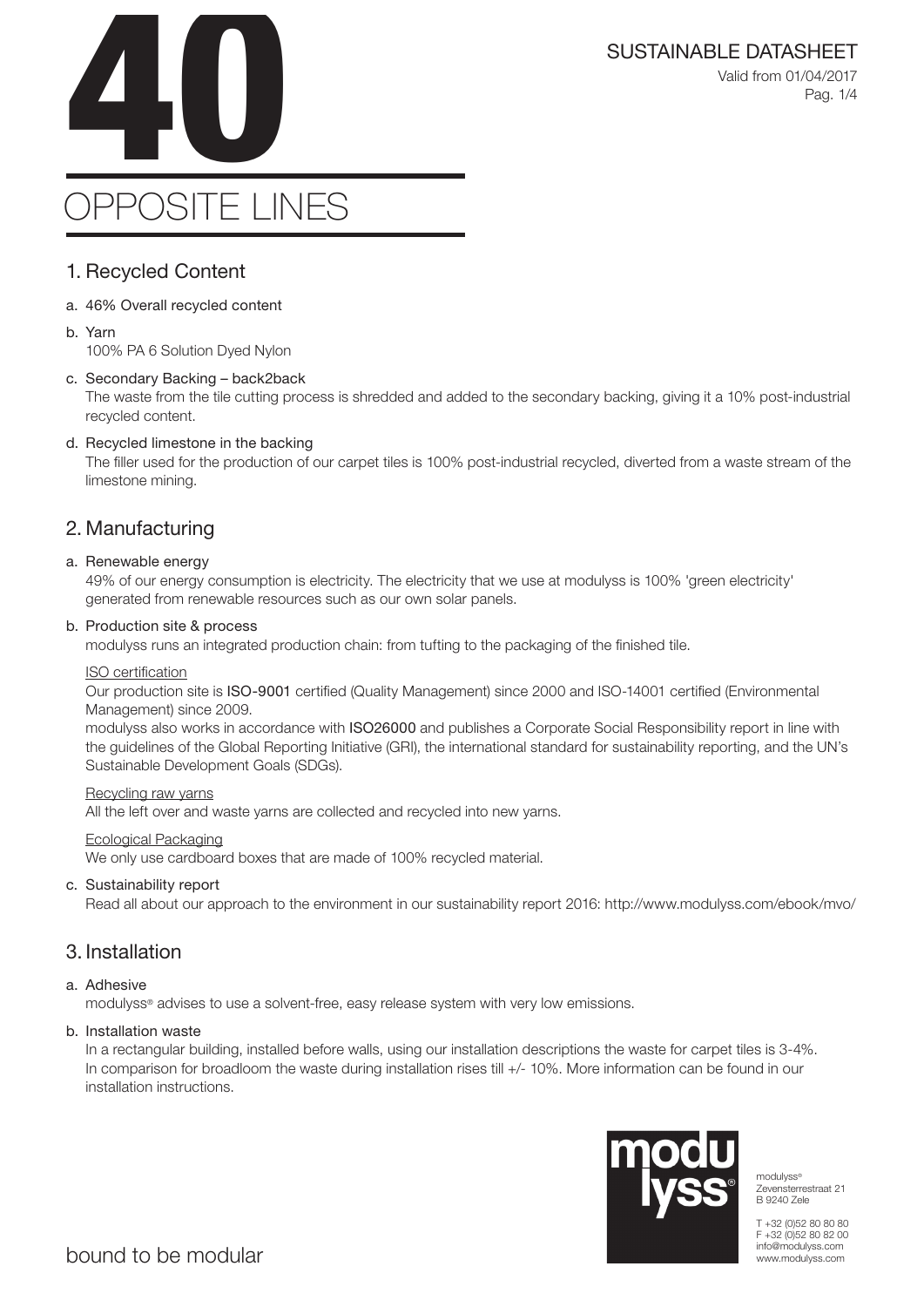### SUSTAINABLE DATASHEET

product: Opposite Lines Pag. 2/4

### 4. End of Life

a. Re-use

At the end of life, after cleaning, carpet tiles can be re-used in non-critical areas, to extend the product life.

b. Recycling

Carpet tiles can be used as raw material for the backing of new carpet tiles in our back2back program.

c. CARE

Partnership modulyss®/Vanheede Environment Group in which carpet tiles are converted into secondary fuel to reduce  $\mathrm{CO}_2$  emissions significantly. The minerals are extracted from the carpet tiles and recycled into raw material for the cement production industry, which results in  $\pm$  50% recycling of our carpet tiles.

### 5. Voc's & Chemical Substances

This product fulfills the testing criteria for emissions of:

- a. DIBT (DE) Deutsche Institute für BauTechnik TVOC28<1,0 mg/m³ This product is DIBT-certified, Abz-nummer Z-156.601-604.
- b. CRI (US and international) Carpet & Rug Institute Compliant to the requirements of Green Label Plus, GLP 1100 (see LEED®, point 6.b)
- c. GUT (DE)

Gemeinschaft Umwelfreundlicher Teppichboden

TVOC28<100 μg/m³

This product meets the GUT-criteria, GUT-license number 81941B20. These criteria include VOC tresholds, odour and chemical substances.

d. REACH (EU)

modulyss® complies with the strict European REACH standards.

e. M1 (FI)

This certificate is granted by the Building Information Foundation RTS sr. The aim of the classification is to enhance the development and the use of low-emitting building materials to create a healthy indoor environment.

## 6. Environmental Product Declaration (EPD)

An EPD is a standardized way to provide information on the environmental impact of a product during the entire life. They include information on the environmental impact of raw material extraction and production, energy use and efficiency, content of materials and chemical substances, emissions to air, soil and water and waste generation. A product-specific EPD in accordance with the ISO14025 and EN15804, is available for this product. The EPD-declaration-number is EPD-MOD-20150181-CBC2-EN.



modulyss® Zevensterrestraat 21 B 9240 Zele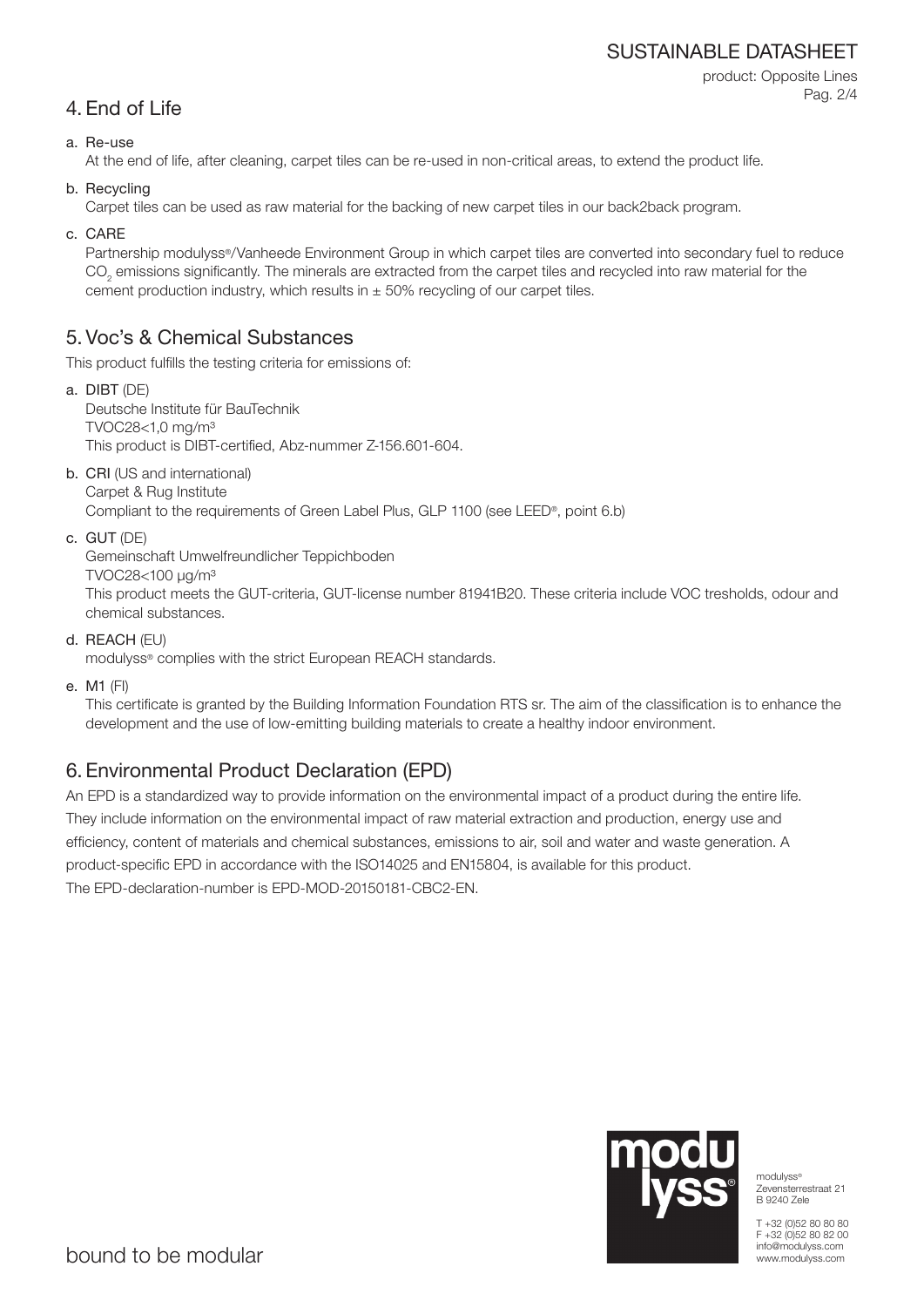SUSTAINABLE DATASHEET

product: Opposite Lines

Pag. 3/4

### 7. Compliance to Green Building Certifications

a. BRE Global (UK)

Building Research Establishment

This product can contribute towards credits in:

### Hea 02 – Indoor Air Quality

To recognise and encourage a healthy internal environment through the specification and installation of appropriate ventilation, equipment and finishes.

- Use of a low-emission adhesive on installation (BN EN 13999-1:2007) can contribute to this credit.
- modulyss® carpet tiles meet the requirements of EN14041, including E1 classification for formaldehyde emissions, and can contribute to the credit for a healthy indoor air quality.

### Hea 05 – Acoustic performance

To ensure the buildings' acoustic performance including sound insulation meet the appropriate standards for its purpose. This product is highly sound-absorbent. It reduces contact noise by 16 decibels (ΔL<sub>w</sub> - ISO 10140) and has an absorption coefficient of 0.15 (ISO 354).

### MAT 1 – Life Cycle Impact

### BREEAM Rating Offices

Certificate ENP 428 am, A rating - Eco Point score 0,315

To recognise and encourage the use of construction materials with a low environmental impact (including embodied carbon) over the full life cycle of the building. For more information on the Green Guide to Specification visit www.bre. co.uk/greenguide or www.greenbooklive.com

### MAT 5 – Designing for Robustness

To recognise and encourage adequate protection of exposed elements of the building and landscape, therefore minimising the frequency of replacement and maximising materials optimisation. This product satisfies the requirements of EN1307 classification, class 33 - LC1 for intensive use in a contract environment.

### WST 01 – Construction Waste Management

To promote resource efficiency via the effective management and reduction of construction waste. This product can contribute to waste reduction on site. See item 3, installation, for more details. Concerns cutting waste on installation of carpet tiles.

### b. LEED (US and international)

Leadership in Energy and Environmental Design modulyss products can contribute to the following LEED v4 credits:

- MR credit: Interiors Life-Cycle Impact Reduction
- MR credit: Building product disclosure and optimization Environmental Product Declarations

MR credit: Building product disclosure and optimization - Sourcing of raw materials MR4 Post-Industrial recycled content: 46% MR4 Post-Consumer recycled content: 0%

- MR credit: Construction and demolition waste management
- EQ credit: Low emitting materials
- EQ credit: Indoor air quality assesment
- EQ credit: Acoustic performance.

Products are not reviewed under LEED, LEED credit requirements cover the performance of materials in aggregate, not the performance of individual products of brands. For more information on LEED, visit www.usgbc.org/contact

c. HQE (FR)

### Haute Qualité Environnementale

In 2005 modulyss® was awarded the HQE certificate by FDES in accordance with NF P01 010. This product can contribute to seven of the 13 HQE targets as follows:



modulyss<sup>®</sup> Zevensterrestraat 21 B 9240 Zele